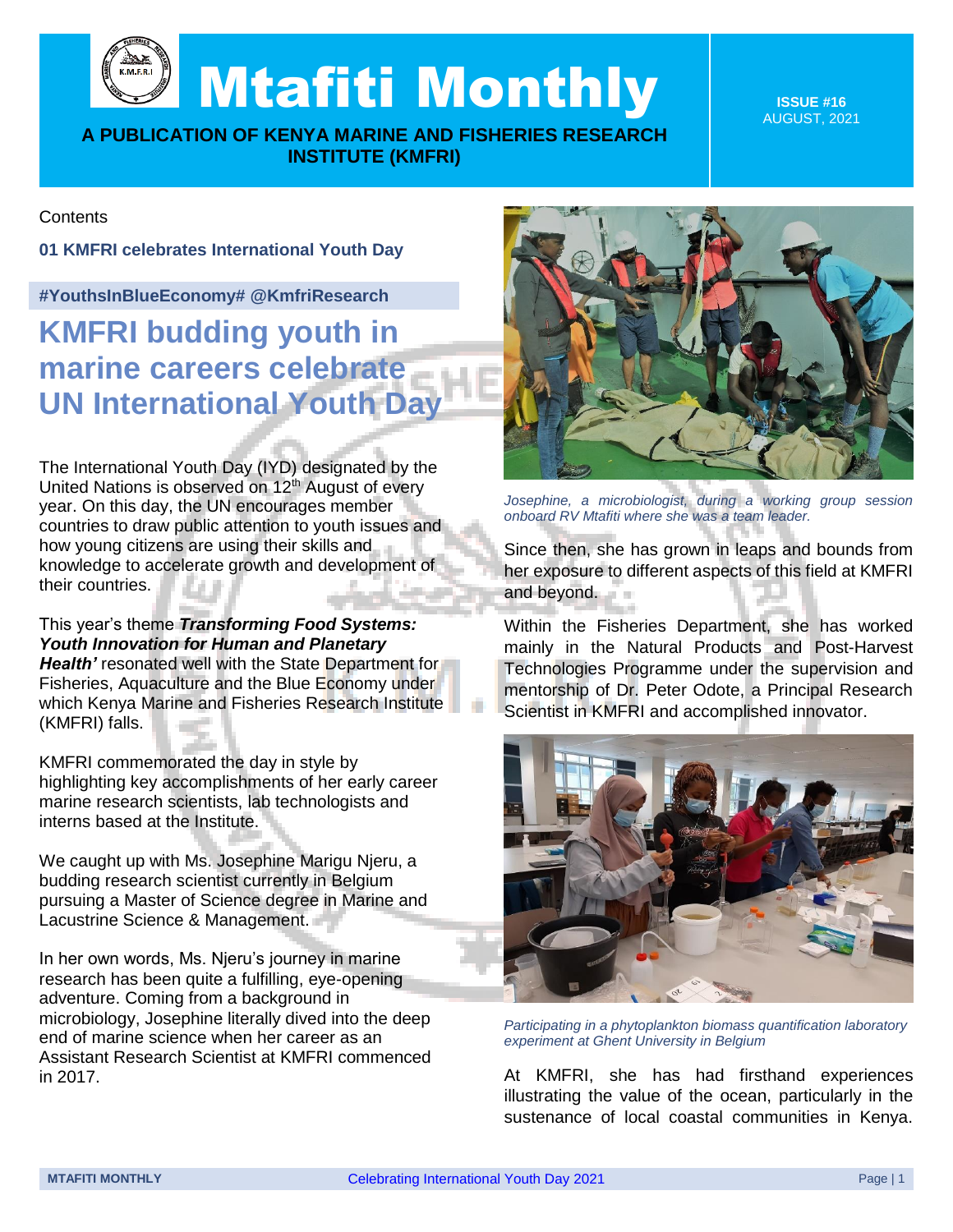Mtafiti Monthly

# **A PUBLICATION OF KENYA MARINE AND FISHERIES RESEARCH INSTITUTE (KMFRI)**

**ISSUE #16** AUGUST, 2021

She has learnt how important scientific research is in informing the design of climate-smart solutions to curb post-harvest fish losses. Adverse effects of climate change are a major threat to food security and cripple the sustainable exploitation of all the resources that the ocean freely provides us.

Within KMFRI's research programme, Ms. Njeru continues to contribute towards the improvement, scaling-up and monitoring community uptake of technologies such as the Hybrid Windmill Solar Tunnel Dryer in Kipini, the Improved Fish Display Box *("Mama Karanga"* box*)* and the Lightweight Insulated Cold-Chain Container. She has also made significant contribution in fish value addition for product diversification.

Ms. Njeru is also quite excited about participating in KMFRI's marine bioprospecting research, an emerging field of marine research in Kenya which focuses on the discovery of novel biomolecules with the potential to revolutionize industries worldwide.

On the national scene, Ms. Njeru represented KMFRI in the second phase of the multi-agency Agricultural Sector Development Support Programme where she was as a key focal point, providing technical knowhow on the status of the fish value chain in Mombasa, and collaboratively developing ideas towards its improvement.

She has also added value to and gained vast experience from a variety of multidisciplinary researchrelated activities hosted in KMFRI including research cruises in the Kenyan territorial and offshore waters aboard RV *Mtafiti*; catch assessment surveys at different fish landing sites; mangrove restoration and coordination of science dissemination fora.



*Josephine prepares fish samples during a study to assess the efficiency of the Hybrid Windmill Solar Tunnel Dryer in Kipini, Kenya - an innovation developed by KMFRI to reducte post-harvest fish losses.*

This diverse technical exposure, she says, has been very instrumental in moulding her into an informed, allrounded researcher capable of providing innovative solutions towards the sustainable exploitation of the Blue Economy in Kenya and the WIO region at large.



*Josephine operates the ZooScan, a zooplankton imaging equipment at the Biological Lab located in Flanders Marine Institute (VLIZ), Belgium, where she is on a month-long internship under her ongoing MSc.*